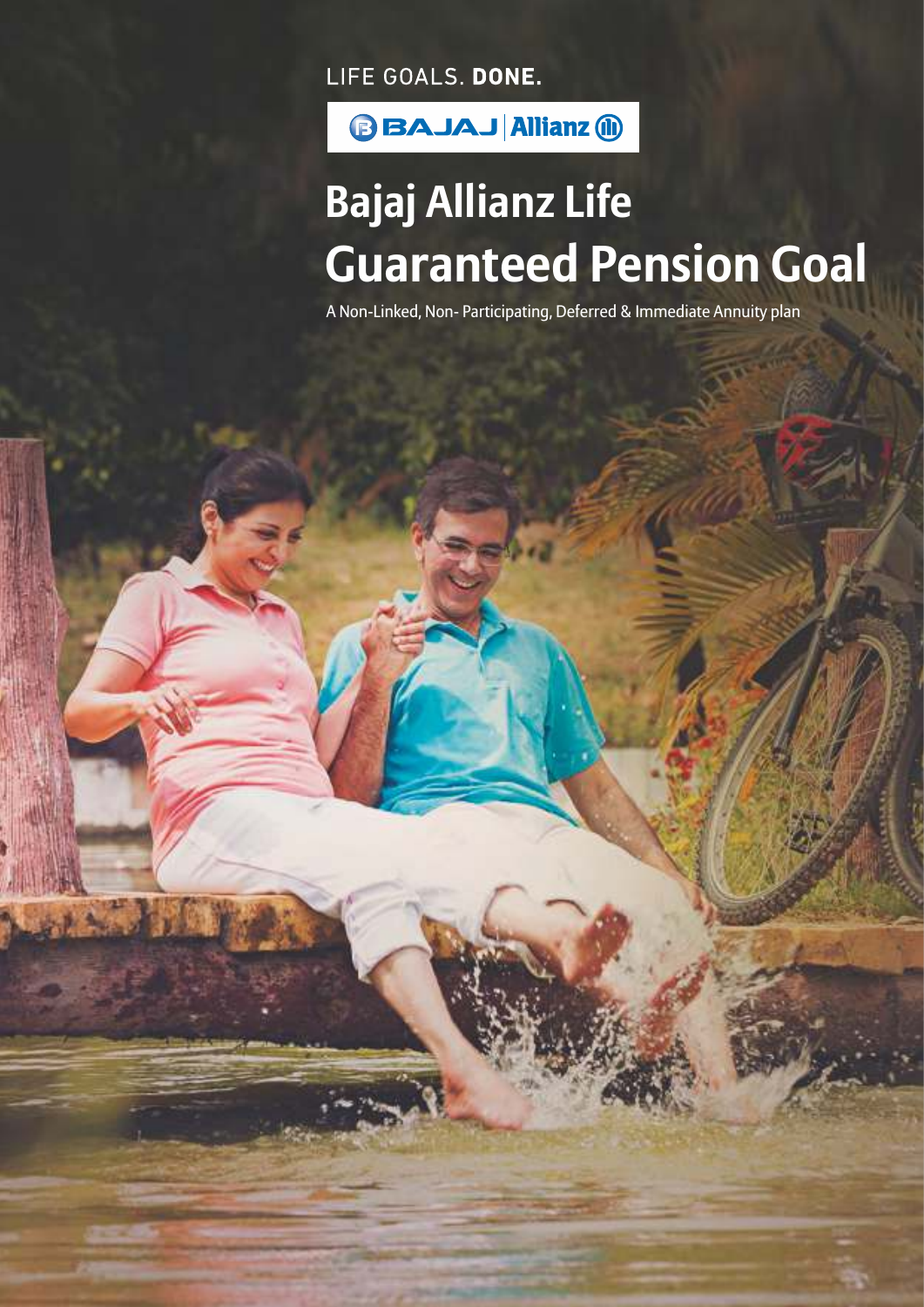# **Bajaj Allianz Life Guaranteed Pension Goal**

With the advent of technology, our lifestyle goals have upgraded. Today we use gadgets, appliances and services which were not there 2-3 decades ago. Who knows what is in store for us in the next 2-3 decades? We need to stay prepared so that our lifestyle goals are not compromised in the second innings of life- retirement.

Presenting Bajaj Allianz Life Guaranteed Pension Goal which assures your Lifestyle goals by giving guaranteed income throughout life as per your choice and need.

### **Key Features**

Bajaj Allianz Life Guaranteed Pension Goal is a Non-Participating, Non-Linked, Individual/Group General Annuity Savings/Pure Risk Plan.

- **Guaranteed income throughout life**: Your annuity amount is guaranteed at policy inception and is paid regularly as per your choice and need (Yearly/Half-yearly/Quarterly/Monthly)
- **Wide range of Annuity Options**: Choose from a wide range of Annuity options to meet your Lifestyle goals
- **Choose when your second innings starts**: Annuity starts immediately or after a few years (from policy inception) as per your choice and need
- **Ensure your family's lifestyle goals are met even when you are not around**: Option to take Joint life annuity with 50% or 100% annuity payable to your spouse after your death
- **Return of cost (Purchase price)**: Option to receive Return of Purchase Price (ROP) on death or as Survival Benefit

### **How does the Plan Work?**

- Step-1 Choose Deferred or Immediate Annuity option. Annuity option has to be chosen at inception and once opted cannot be changed during the policy term
- Step-2 Enter the Purchase price you wish to pay or the Annuity you wish to receive
- Step-3 Choose the Annuity payout frequency
- Step-4 Receive annuity payouts as per chosen frequency

### **Annuity Options available under the Plan**

You can choose any of the following Annuity options<sup>\*</sup> at inception.

- **Immediate Annuity**: Pay a lump sum and the Annuity pay-out will start immediately, as early as next month, depending up on the Annuity frequency option chosen by you at inception.
- **Deferred Annuity**: Pay a lump sum or regular/limited Premium and Annuity pay-out will start after the deferment period, chosen by you at inception.

#### **Annuity option available for POS Channel:**

| <b>Type of Annuity</b>          | <b>Only Individual Immediate Annuity</b>                                  |
|---------------------------------|---------------------------------------------------------------------------|
| <b>Annuity option available</b> | <b>Option B-Life Annuity with Return of Purchase Price (ROP) on death</b> |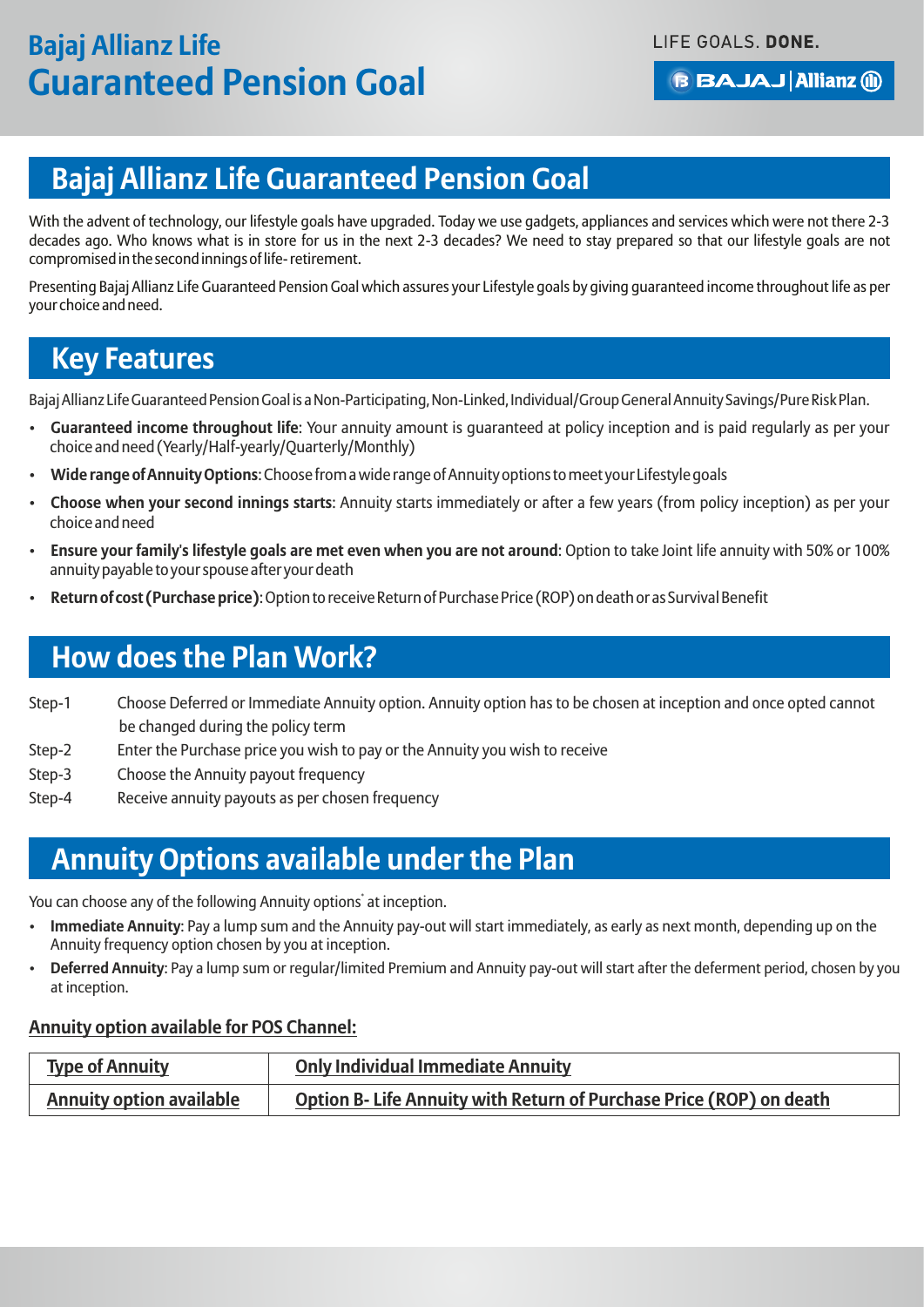#### **BBAJAJ Allianz (ii)**

| Annuity option available for all channels (excluding POS channel): |  |
|--------------------------------------------------------------------|--|
|                                                                    |  |

|                                        | A                      | B                                              | C                                                                        | D                                                                                   | E.                                                                                   | F                                                                                                                                                | G                                                             | н                                                                                      |                                 |
|----------------------------------------|------------------------|------------------------------------------------|--------------------------------------------------------------------------|-------------------------------------------------------------------------------------|--------------------------------------------------------------------------------------|--------------------------------------------------------------------------------------------------------------------------------------------------|---------------------------------------------------------------|----------------------------------------------------------------------------------------|---------------------------------|
| <b>Annuity</b><br><b>Options</b>       | Life<br><b>Annuity</b> | Life<br><b>Annuity</b><br>with ROP<br>on death | <b>Annuity</b><br>Certain<br>(5/10/15/20)<br>yrs) and life<br>thereafter | <b>Joint Life</b><br>Last<br><b>Survivor</b><br>with 50%<br>of Annuity<br>to spouse | <b>Joint Life</b><br>Last<br><b>Survivor</b><br>with 100%<br>of Annuity<br>to spouse | <b>Joint Life Last</b><br><b>Survivor</b><br>with 100%<br>of Annuity<br>to spouse<br>& with<br><b>ROP on</b><br>death of Last<br><b>Survivor</b> | Life<br><b>Annuity</b><br>with ROP<br>on death<br>or survival | <b>Life Annuity</b><br>with ROP on<br>death or in<br><b>instalments</b><br>on survival | <b>Family</b><br><b>Pension</b> |
| <b>Immediate</b><br>Annuity            |                        |                                                |                                                                          |                                                                                     |                                                                                      |                                                                                                                                                  |                                                               |                                                                                        |                                 |
| <b>Deferred</b><br><b>Annuity (SP)</b> |                        |                                                | X                                                                        | X                                                                                   | X                                                                                    |                                                                                                                                                  |                                                               |                                                                                        | X                               |
| <b>Deferred</b><br><b>Annuity (RP)</b> |                        |                                                | X                                                                        | X                                                                                   | X                                                                                    | X                                                                                                                                                | X                                                             | X                                                                                      |                                 |

Regular/Limited Premium (RP) and Single Premium (SP) | Option once chosen at inception, cannot be changed during the Policy term.

### **Immediate Annuity:**

Let us look at the benefits available under Immediate Annuity options. In these options, Annuity will be payable to you on each Annuity instalment date according to the Annuity payment frequency opted by you at the inception of the policy.

- 1. **Option A**: **Life Annuity**: Annuity will be payable to you throughout life
- **1** 2. **Option B**: **Life Annuity with Return of Purchase Price (ROP ) on death**: Annuity will be payable to you throughout life and on death the Purchase price will be returned to your nominee
- 3. **Option C**: **Annuity certain and life thereafte**r: Annuity will be payable to you for a guaranteed period of 5, 10, 15 or 20 years, as chosen by you at inception; or throughout life, whichever is later. On death during the Annuity-Certain period, the remaining Annuity instalments will be paid to your nominee till the end of Annuity-Certain period
- 4. **Option D**: **Joint Life Last Survivor with 50% of Annuity to spouse**: Annuity will be payable to you throughout life; and on death, your spouse will receive 50% of the prevailing Annuity throughout his/her life
- 5. **Option E**: **Joint Life Last Survivor with 100% of Annuity to spouse**: Annuity will be payable to you throughout life ;and on death, your spouse will receive 100% of the prevailing Annuity throughout his/her life
- **1** 6. **Option F**: **Joint Life Last Survivor with 100% of Annuity to spouse & with Return of Purchase Price (ROP ) on death of Last Survivor:** : Annuity will be payable to you throughout life; and on death, your spouse will receive 100% of the prevailing Annuity throughout his/her life. On death of the last survivor, the Purchase Price will be returned to the nominee
- **1** 7. **Option G**: **Life Annuity with Return of Purchase Price (ROP ) on death or survival**: Annuity will be payable to you throughout life and additionally on the policy anniversary after the  $25<sup>th</sup>$  policy year or the policy anniversary after attaining Age 85 (whichever is later), the Purchase Price will be returned to you as Survival benefit<sup>2</sup> with annuity continuing subsequently. On death before receiving the Survival benefit<sup>2</sup>, the Purchase price will be returned to your nominee and on death after receiving the Survival benefit<sup>2</sup>, no further benefit shall be payable
- **1** 8. **Option H**: **Life Annuity with Return of Purchase Price (ROP ) on death or in instalments on survival**: Annuity will be payable to you throughout life and additionally, starting from the policy anniversary after the 15th Policy Year or the policy anniversary after attaining Age 70 (whichever is later), Survival benefit<sup>2</sup> would be payable to you at each policy anniversary in instalments as per the Annuity payment frequency with Annuity continuing subsequently.

In yearly payment frequency, the Survival benefit<sup>2</sup> will be in annual instalments equivalent to 5% of the Purchase Price. Under monthly, quarterly and half-yearly, each instalment, respectively, will be (5%/12), (5%/4) and (5%/2) of the Purchase price. Survival benefit<sup>2</sup> will be payable till the total of all the instalments equals 100% of the Purchase Price.

On death, an amount equal to Purchase Price less sum of the Survival benefit<sup>2</sup> paid (if any) shall be paid to your nominee

*1 The Purchase Price is the single Premium or the sum of all regular/limited Premiums; plus, top-up Premiums paid excluding any GST/any other tax as may be applicable from time to time. 2 The due date of survival benefit with respect to Top-up premiums (if any) will be assessed from the date of payment of each top-up premium.*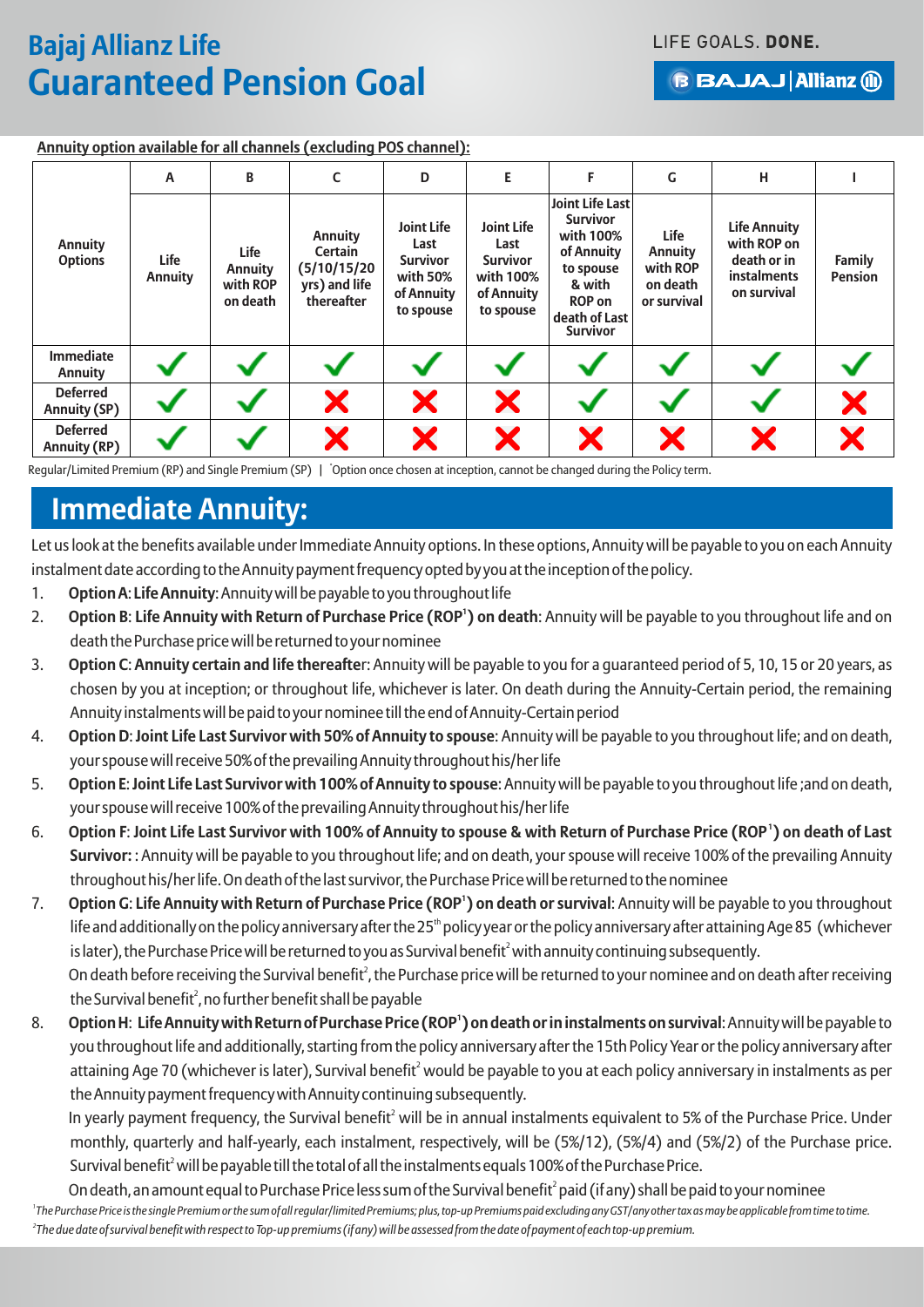#### **BBAJAJ Allianz (ii)**

- 9. **Option I: Family Pension:** (*Only for NPS subscribers*) Life annuity shall be payable to the NPS subscriber as below:
	- If the NPS subscriber has a spouse/spouse is alive: Annuity will be payable as per the Annuity option, Option F (Joint Life Last Survivor with 100% of annuity to spouse & with ROP on death of last survivor).
	- If the NPS subscriber does not have a spouse or his/her spouse is not alive: Annuity will be payable as per the annuity option, Option B (Life annuity with ROP on death).

On death of the both the annuitant and the spouse:

- The ROP shall be used to purchase an Annuity under Annuity option, Option B, on the dependent mother (if alive) of the deceased NPS subscriber; and
- On the death of the mother, ROP shall be used to purchase an Annuity as per Annuity option, Option B, on the dependent father (if alive) of the deceased NPS subscriber.
- The Annuity amount, on each purchase (mentioned above), will be based on the prevailing annuity rate then under the mentioned Annuity option.

On the death of the last surviving annuitant (out of the NPS subscriber, the spouse, the mother, the father), and provided the policy has not been terminated prior, the death benefit payable shall be 100% of the Purchase price.

### **Deferred Annuity:**

Let us look at the benefits available under Deferred Annuity options. In these options, Annuity will be payable to you on each Annuity instalment date, post completion of the Deferment period, and according to the Annuity payment frequency opted by you at the inception of the policy.

On death during the Deferment period, an amount equal to the Purchase price *plus* attached Guaranteed Additions, subject to a minimum of 105% of Total Premiums paid, shall be paid to your nominee.

- 1. **Option A: Life Annuity**: Annuity will be payable to you throughout life
- **1** 2. **Option B: Life Annuity with Return of Purchase Price (ROP ) on death**: Annuity will be payable to you throughout life and on death after the Deferment period, an amount equal to the Purchase price *plus* attached Guaranteed Additions *less* annuity instalments paid shall be paid to your nominee, subject to a minimum amount equal to the Purchase price
- **1** 3. **Option F: Joint Life Last Survivor with 100% of Annuity to spouse & with Return of Purchase Price (ROP ) on death of Last Survivor**: (*Only Single Premium payment is available in this option*) Annuity will be payable to you throughout life and on death, your spouse will receive 100% of the prevailing Annuity throughout his/her life. On death of surviving life after the Deferment period, an amount equal to the Purchase price *plus* attached Guaranteed Additions *less* annuity instalments paid shall be paid to your nominee, subject to a minimum amount equal to the Purchase price
- **1** 4. **Option G: Life Annuity with Return of Purchase Price (ROP ) on death or survival:**(*Only Single Premium payment is available in*  this option) Annuity will be payable to you throughout life and additionally on the policy anniversary after the 25<sup>th</sup> policy year or the policy anniversary after attaining age 85 (whichever is later), the Purchase price will be returned to you as Survival benefit<sup>2</sup>. On death after the Deferment period and before receiving the Survival benefit<sup>2</sup>, an amount equal to the Purchase price *plus* attached Guaranteed Additions *less* annuity instalments paid shall be paid to your nominee, subject to a minimum amount equal to the Purchase price. On death after receiving the Survival benefit<sup>2</sup>, no further benefit shall be payable.
- **1** 5. **Option H: Life Annuity with Return of Purchase Price (ROP ) on death or in instalments on survival:** (*Only Single Premium payment is available in this option*) Annuity will be payable to you throughout life and additionally, starting from the policy anniversary after the 15<sup>th</sup> Policy Year or the policy anniversary after attaining Age 70 (whichever is later), Survival benefit<sup>2</sup> would be payable to you at each policy anniversary in instalments as per the Annuity payment frequency with Annuity continuing subsequently.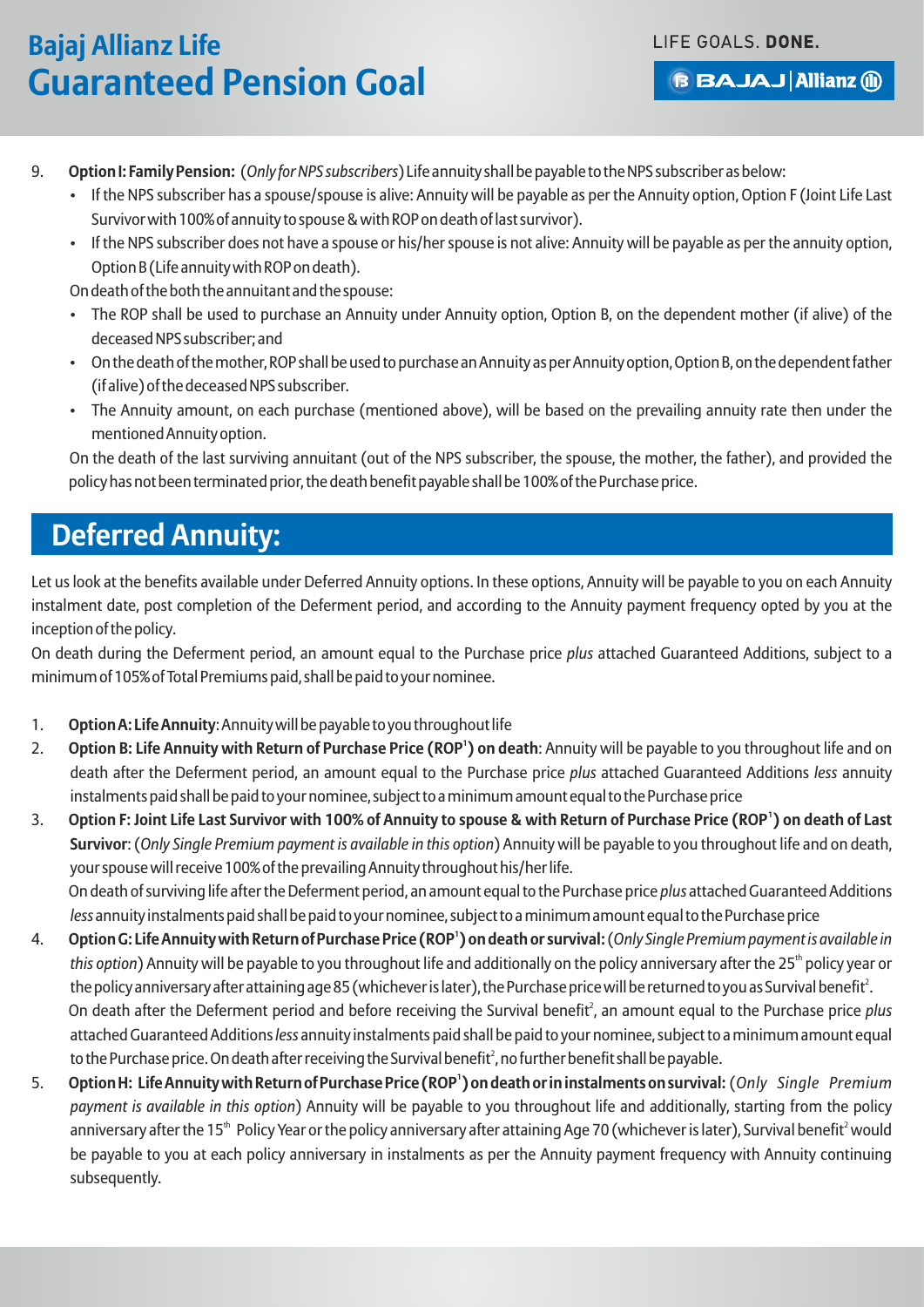LIFE GOALS. DONE.

#### **BBAJAJ Allianz (ii)**

In yearly payment frequency, the Survival benefit $^2$  will be in annual instalments equivalent to 5% of the Purchase Price. Under monthly, quarterly and half-yearly, each instalment, respectively, will be (5%/12), (5%/4) and (5%/2) of the Purchase price. Survival benefit<sup>2</sup> will be payable till the total of all the instalments equals 100% of the Purchase Price.

On death after the Deferment period, an amount equal to the Purchase price *plus* attached Guaranteed Additions *less*sum of the Survival benefit<sup>2</sup> paid (if any) *less* annuity instalments paid shall be paid to your nominee. This amount shall be subject to a  $minimum of Purchase price less Survival benefit<sup>2</sup> paid (if anv)$ 

*Option C, D, E & I shall not be available with Deferred Annuity.*

### **Sample Annuity Illustration**

|                      | Purchase Price <sup>3</sup> |                                                  | <b>Immediate Annuity</b>                                 | <b>Deferred Annuity</b><br>(Deferment Period=10 years, Single premium payment |                                                          |  |
|----------------------|-----------------------------|--------------------------------------------------|----------------------------------------------------------|-------------------------------------------------------------------------------|----------------------------------------------------------|--|
| Age at last birthday |                             | <b>Option A: Life Annuity</b><br>$(\bar{\zeta})$ | <b>Option B: Life Annuity</b><br>with ROP on death $(3)$ | Option A: Life Annuity (₹)                                                    | <b>Option B: Life Annuity</b><br>with ROP on death $(3)$ |  |
| 50 years / Male      | ₹25 Lakhs                   | 1,76,150                                         | 1,59,675                                                 | 3,42,275                                                                      | 3,09,175                                                 |  |
| 55 years / Male      |                             | 1,86,500                                         | 1,60,175                                                 | 3,71,200                                                                      | 3,16,800                                                 |  |
| 60 years / Male      |                             | 2,00,250                                         | 1,60,525                                                 | 4.10.950                                                                      | 3,21,300                                                 |  |

*The plan can be purchased directly from the insurance company's website also at the applicable annuity rates*

### **Other Plan Features**

#### **Guaranteed Addition (GA): (Only applicable to Deferred Annuity Policies)**

During the deferment period, Guaranteed Additions will be added to the Policy at the end of every month. Depending up on the Annuity frequency, the amount of GA will be as below –

- Yearly Annuity instalment/12
- Half-yearly Annuity instalment/6
- Quarterly Annuity instalment/3
- Monthly Annuity instalment

Guaranteed Addition is applicable for each Top-up Premium paid.

Guaranteed Addition will not be payable in case of a lapsed or Paid-up policy.

#### **Option to increase the annuity through Top-up premiums:**

You will have the option to pay Top-up Premiums any time after the Policy Commencement Date under the existing Immediate or Deferred Annuity Policy. The Annuity amount from top-up premiums will be based on the Annuity rate prevailing at the time of payment of the top-up Premium.

#### **Option to change Annuity Frequency**

You will have the option to change the Annuity payment frequency under the Policy, at any policy anniversary.

The Annuity for other frequencies (Annuity and Premium frequency) is derived by multiplying by the following factors with yearly Annuity rates. The factors are:

*3 Purchase price is exclusive of Goods & Service Tax/any other applicable tax levied, subject to changes in tax laws if any*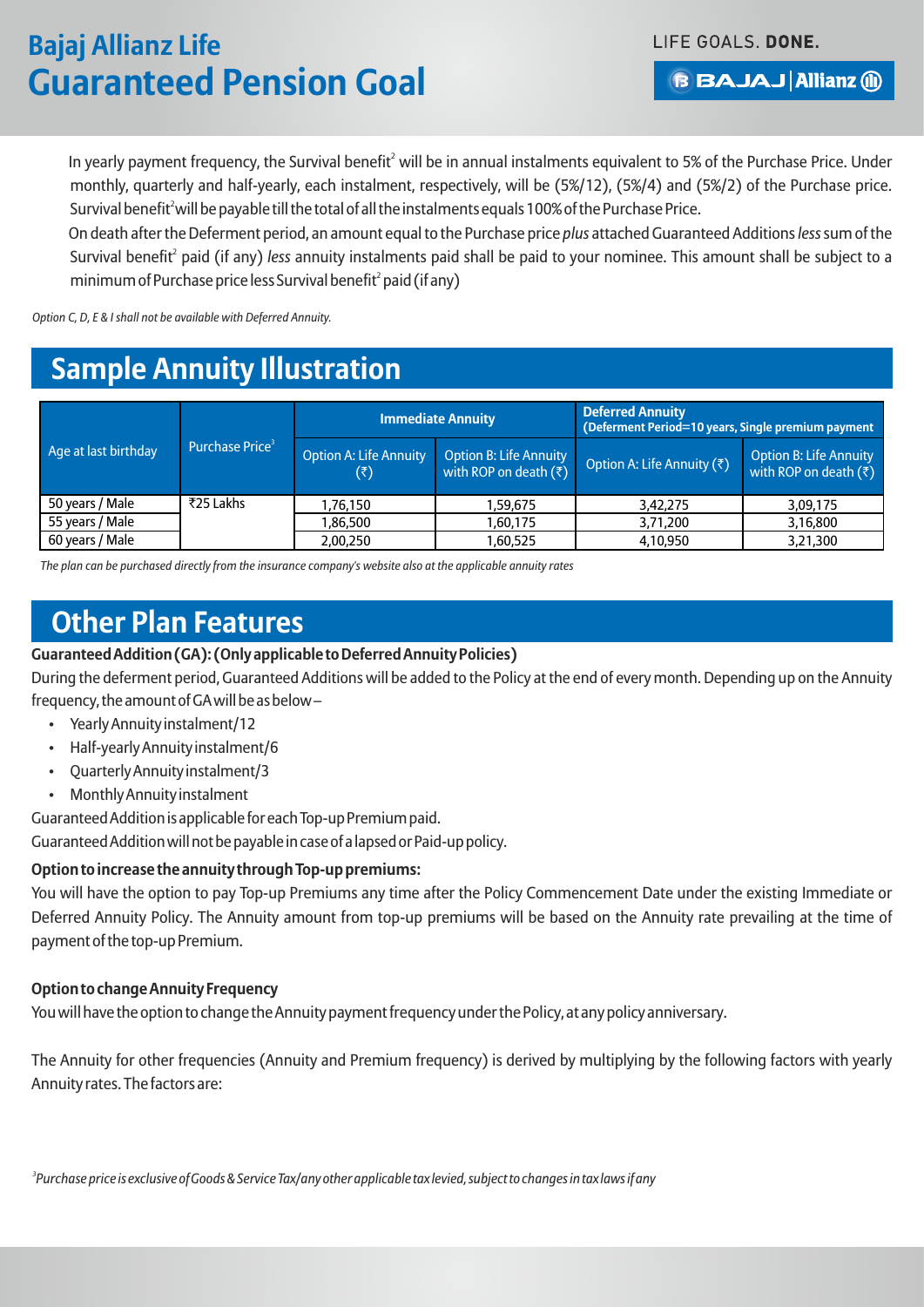#### **BBAJAJ Allianz (ii)**

|                   | <b>Annuity Frequency</b> |                    |                  |                |  |  |
|-------------------|--------------------------|--------------------|------------------|----------------|--|--|
| Premium frequency | <b>Yearly</b>            | <b>Half-yearly</b> | <b>Quarterly</b> | <b>Monthly</b> |  |  |
| Single/Yearly     |                          | 0.4910             | 0.2430           | 0.0805         |  |  |
| Half-yearly       | 0.9820                   | 0.4810             | 0.2380           | 0.0785         |  |  |
| Quarterly         | 0.9720                   | 0.4740             | 0.2340           | 0.0775         |  |  |
| Monthly           | 0.9660                   | 0.4710             | 0.2330           | 0.0765         |  |  |

# **Eligibility Criteria**

|                                                                                      |                                                                                                                                                                              | <b>Minimum</b>                                                                                                                                                                                                                                                                                     | <b>Maximum</b>                                                                                                                                                   |                 |           |         |  |  |
|--------------------------------------------------------------------------------------|------------------------------------------------------------------------------------------------------------------------------------------------------------------------------|----------------------------------------------------------------------------------------------------------------------------------------------------------------------------------------------------------------------------------------------------------------------------------------------------|------------------------------------------------------------------------------------------------------------------------------------------------------------------|-----------------|-----------|---------|--|--|
|                                                                                      | Immediate                                                                                                                                                                    | 30 years                                                                                                                                                                                                                                                                                           |                                                                                                                                                                  | 85 years        |           |         |  |  |
| <b>Entry Age</b>                                                                     | <b>Deferred</b>                                                                                                                                                              | 84 years<br>45 years<br>subject to Annuity starting at a maximum age of 85 years                                                                                                                                                                                                                   |                                                                                                                                                                  |                 |           |         |  |  |
| (applicable for<br>Single & Joint lives) <sup>4</sup>                                | For policies sold through POS Channel, the minimum and maximum ages will be 40 years & 70<br>years respectively and as per IRDAI POS Guidelines as amended from time to time |                                                                                                                                                                                                                                                                                                    |                                                                                                                                                                  |                 |           |         |  |  |
|                                                                                      |                                                                                                                                                                              |                                                                                                                                                                                                                                                                                                    | Higher ages at entry may be allowed under the annuity options, Option B and Option F to cater to<br>the needs of NPS subscribers, as per extant PFRDA guidelines |                 |           |         |  |  |
|                                                                                      |                                                                                                                                                                              |                                                                                                                                                                                                                                                                                                    | Yearly                                                                                                                                                           | Half-yearly     | Quarterly | Monthly |  |  |
|                                                                                      |                                                                                                                                                                              | Minimum                                                                                                                                                                                                                                                                                            | ₹12,000                                                                                                                                                          | ₹6,000          | ₹3,000    | ₹1,000  |  |  |
|                                                                                      | Immediate /                                                                                                                                                                  | Maximum                                                                                                                                                                                                                                                                                            |                                                                                                                                                                  | <b>No Limit</b> |           |         |  |  |
| <b>Annuity Amount</b>                                                                | <b>Deferred</b>                                                                                                                                                              | The minimum Annuity is not applicable in case the purchase of Annuity is from<br>a superannuation fund, pension fund/Policy or from the NPS fund etc<br>For policies sold through POS Channel, the Annuity amounts will be as per<br>prevailing IRDAI POS Guidelines, as amended from time to time |                                                                                                                                                                  |                 |           |         |  |  |
| <b>Purchase Price</b>                                                                |                                                                                                                                                                              | As per prevailing Board Approved Underwriting Policy                                                                                                                                                                                                                                               |                                                                                                                                                                  |                 |           |         |  |  |
| Modes of Payment of Premium (only under<br>Deferred Annuity Reqular/Limited Premium) |                                                                                                                                                                              | Yearly, half-yearly, quarterly, monthly<br>Quarterly & monthly Premium frequencies are available only with auto-debit<br>mode (as approved by RBI).                                                                                                                                                |                                                                                                                                                                  |                 |           |         |  |  |
| <b>Deferment Period</b>                                                              | Single Premium                                                                                                                                                               | 1 year                                                                                                                                                                                                                                                                                             |                                                                                                                                                                  |                 |           |         |  |  |
| (applicable only for<br>Deferred Annuity)                                            | 10 years<br>Regular/Limited<br><b>PPT Chosen</b><br>Premium                                                                                                                  |                                                                                                                                                                                                                                                                                                    |                                                                                                                                                                  |                 |           |         |  |  |
| Single Premium<br>(Immediate /                                                       |                                                                                                                                                                              | Single Premium                                                                                                                                                                                                                                                                                     |                                                                                                                                                                  |                 |           |         |  |  |
| Premium Payment<br>Term (PPT)                                                        | Deferred Annuity)                                                                                                                                                            |                                                                                                                                                                                                                                                                                                    |                                                                                                                                                                  |                 |           |         |  |  |
|                                                                                      | Regular/Limited<br>Premium<br>(Deferred Annuity)                                                                                                                             | 5 years<br>10 years                                                                                                                                                                                                                                                                                |                                                                                                                                                                  |                 |           |         |  |  |
|                                                                                      | Minimum Group Size                                                                                                                                                           | 5 members                                                                                                                                                                                                                                                                                          |                                                                                                                                                                  |                 |           |         |  |  |

*Deferment period will start from the Policy commencement date in a Deferred Annuity policy Entry age is age at last birthday*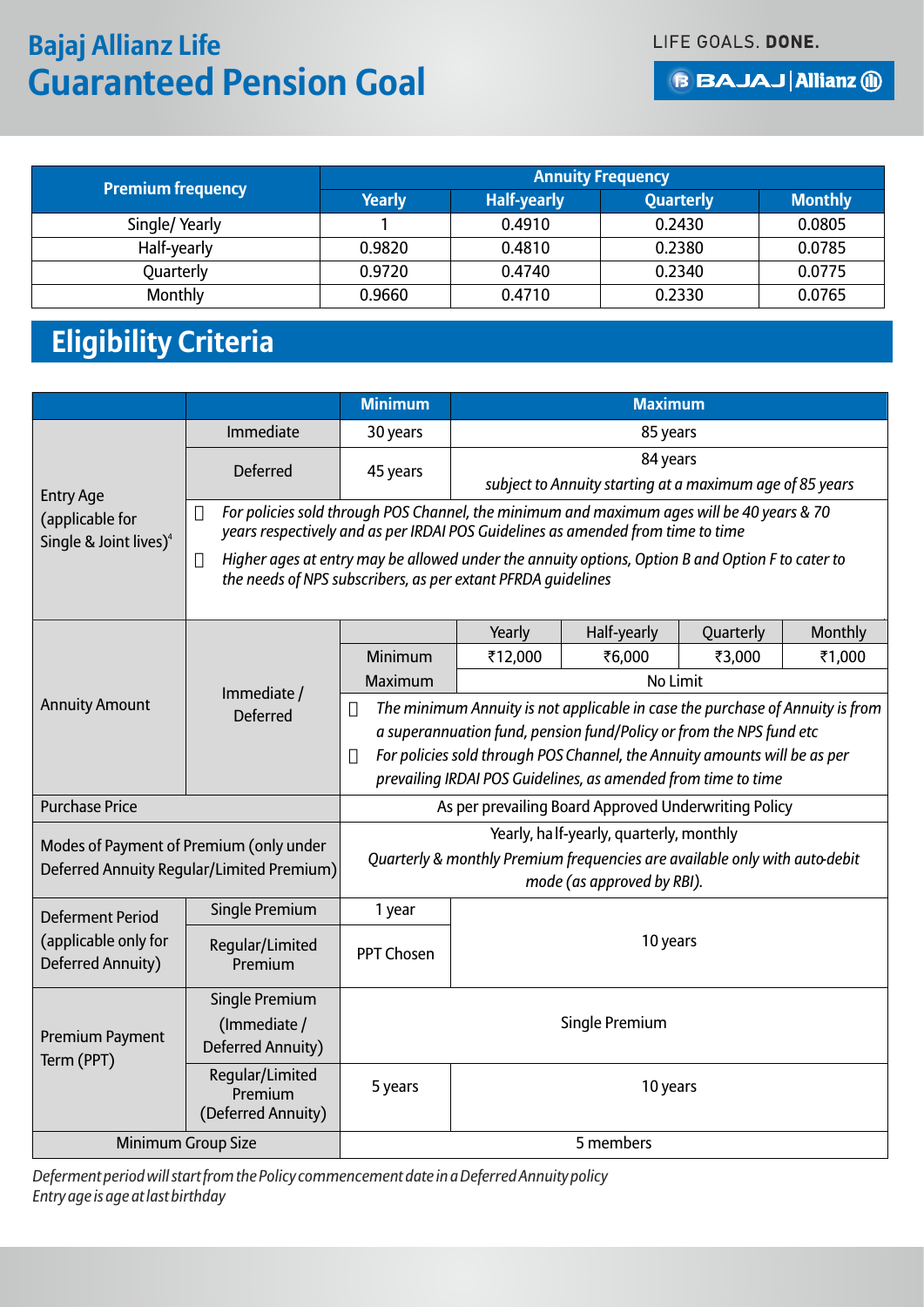### **Who can buy this Plan?**

1) NPS subscribers

a) Cancellation in the Free-Look Period - If this product is purchased by an NPS Subscriber, the proceeds from cancellation in the free-look period shall only be transferred back to the fund house from where the money was received, based on the NPS guidelines existing from time to time.

- 2) QROPS (Qualifying Recognized Overseas Pension Scheme) Policyholders Access to benefits/pay-out if this product is purchased as QROPS (Qualifying Recognized Overseas Pension Scheme), through transfer of UK tax relieved assets Notwithstanding anything stated under this document, the following terms & conditions shall apply to QROPS Policyholders:
	- a) Cancellation in the Free-Look Period If this product is purchased as QROPS through transfer of UK tax relieved assets, the proceeds from cancellation in the free-look period shall only be transferred back to the fund house from where the money was received, based on the rules defined by HMRC from time to time.
	- b) Non-Forfeiture Benefits If this product is purchased as QROPS through transfer of UK tax relieved assets, access to benefits from Policy proceeds would be restricted till the Policyholder attains 55 years of age.
	- c) Overseas transfer charge In the event of applicable tax charge arising as a result of an overseas transfer (Her Majesty Revenue & Customs HMRC) - Policy paper – The overseas transfer charge – guidance, published 8th March 2017) for which the Scheme Manager i.e. Bajaj Allianz Life Insurance Company may become liable, we shall deduct an amount only to the extent of the applicable tax charge from the Policy value and remit the same to HMRC.
	- d) Other terms and conditions of HMRC shall also apply as applicable from time to time
- 3) Banks/financial institutions to purchase annuities in respect of Annuity payments for their commitments to the homeowners under the reverse mortgage schemes
- 4) Group Members who want to purchase annuities from their superannuation fund
- 5) Individuals who want to purchase annuities under immediate/deferred annuity plans

*4 If a life assured (Annuitant) or nominee/legal heirs under a deferred pension Policy with BALIC uses the proceeds from that Policy to purchase this Policy, then, the entry ages will not apply. If this product is purchased as QROPS through transfer of UK tax relieved assets, the minimum entry age for payment of annuity will be governed by the rules defined by HMRC from time to time.*

### **Terms and conditions**

#### **Surrender Value**

Surrender Value is applicable –

- Under Annuity Options B, F, G, H & I during Annuity period (for immediate and deferred Annuity)
- All annuities during deferment period (under deferred Annuity)

Surrender Value will be acquired –

- Any time after payment of single Premium in an immediate annuity and in single premium deferred Annuity
- After payment of two (2) full years' Premium in a regular/limited Premium payment deferred Annuity
- Any time after payment of Top-up Premium (The Top-up premiums, if any, cannot be surrendered alone)

**For Immediate Annuity,**the Surrender Value will be the Special Surrender Value (SSV)

#### **For Deferred Annuity,**

- a) **On surrender during the deferment period**  the Surrender Value will be the higher of the Guaranteed Surrender Value (GSV) or the Special Surrender Value (SSV)
- b) **On surrender after the deferment period** the Surrender Value will be the Special Surrender Value (SSV)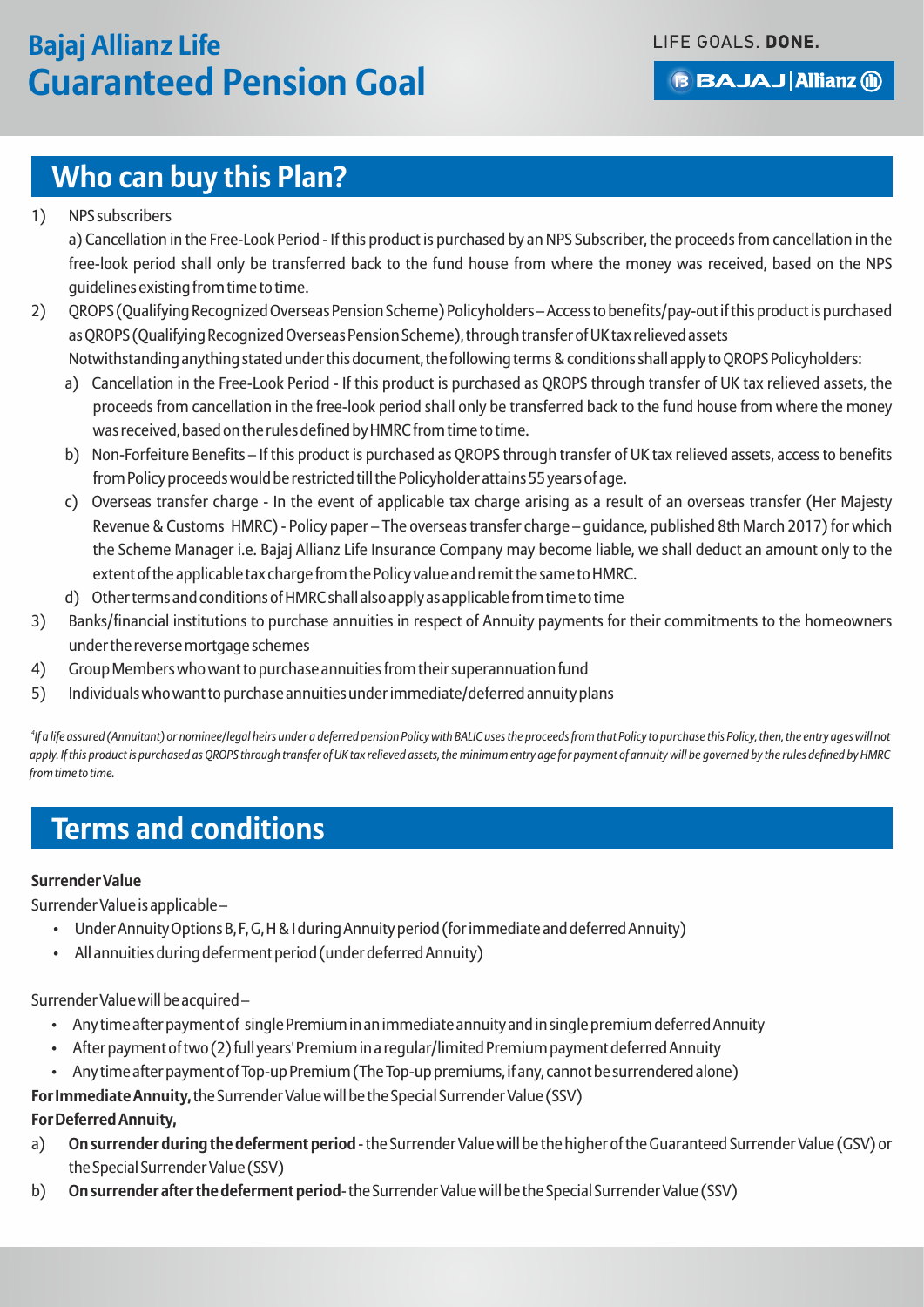LIFE GOALS. DONE.

# **Bajaj Allianz Life Guaranteed Pension Goal**

**BBAJAJ Allianz (ii)** 

#### **Guaranteed Surrender Value (GSV)**:

**For Single Premium Deferred Annuity**:

During the deferment period, GSV would be a proportion of the Purchase price.

#### **For Regular/Limited Premium Deferred Annuity**:

During deferment period, the GSV will be a proportion of the Total Regular/Limited Premiums *plus* the proportion of the Top Up Premiums paid.

GSV shall not be available after the deferment period.

#### **Special Surrender Value (SSV)**:

For Immediate Annuity and Single Premium Deferred Annuity: SSV will be present value (PV) of the expected outstanding Annuity Benefits & Survival Benefits $^2$  (if any). For Regular/limited Premium Deferred Annuity: During and after the Deferment period, SSV will be present value (PV) of the expected outstanding Paid up Annuity Benefits *plus* present value (PV) of the expected outstanding Annuity Benefits, and Survival Benefits<sup>2</sup> with respect to Top up Premiums.

The discount rate used to arrive at the PV will be at the rate of the prevailing 30-year G-Sec yield *plus* 2% p.a., as on the date of surrender. The Insurance Company reserves the right to revise the benchmark yield and the spread, subject to the approval of IRDAI. The Policy shall terminate upon payment of the Surrender Value by the Insurance Company. The option to revive the policy will not be available to a surrendered policy.

#### **Group Policy**:

In case of group Policy, the annuitant/member can surrender the membership but the surrender value will be made available to the Policyholder. In case of surrender of a group Policy by the Policyholder, the annuitant/ members of the group will be given an option to continue on an individual basis. These annuitants/members will be directly serviced by the Insurance Company. The Policy will be endorsed to this effect and the annuitants/members will be intimated of the same. After the surrender by the existing policyholder, no new annuitants/members can be enrolled under the Policy

#### **NPS subscribers**:

In case of NPS subscribers, the surrender value shall be made available to the fund house from which the Purchase price was received, based on the NPS guidelines existing from time to time.

#### **QROPS subscribers**:

The Surrender Value will be made available to the fund house from which the Purchase Price was received, based on the rules defined by HMRC from time to time.

#### **Illustration**:

**Age at entry**: 50 years (Male) **Annuity Option**: Deferred Annuity, Option-B: Life Annuity with Return of Purchase Price (ROP) on death **Deferment Period**: 10 years **Purchase price: ₹25,00,000 (Single Premium) Annuity amount: ₹3,09,175 Annuity frequency**: Annual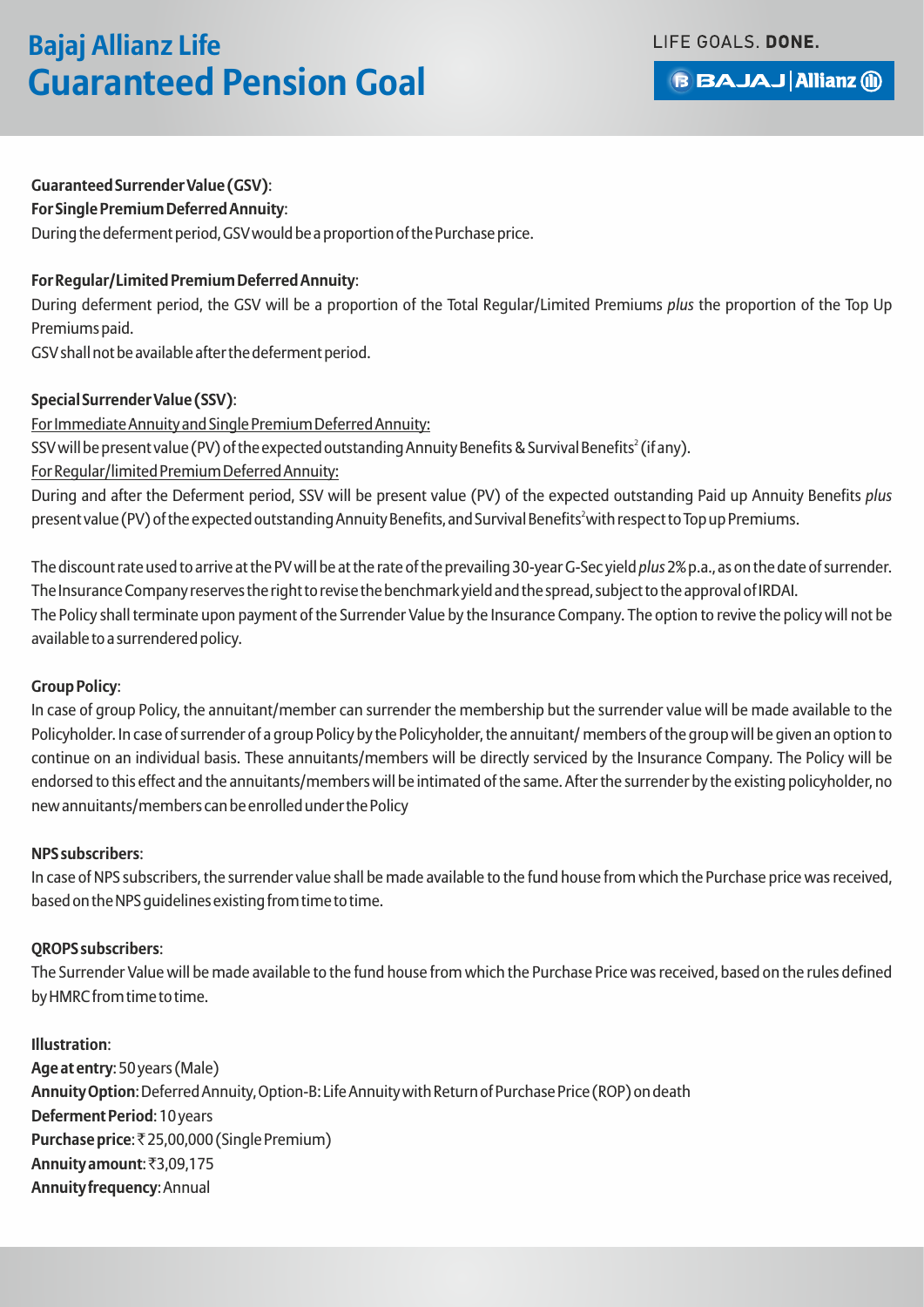**BBAJAJ Allianz (ii)** 

| <b>Policy year</b> | Surrender value (at various interest rates prevailing at the time of surrender) |            |            |  |  |  |
|--------------------|---------------------------------------------------------------------------------|------------|------------|--|--|--|
|                    | 7.50%                                                                           | 8.50%      | 9.50%      |  |  |  |
|                    | ₹20,50,167                                                                      | ₹18,75,000 | ₹18,75,000 |  |  |  |
|                    | ₹24,95,680                                                                      | ₹22,50,000 | ₹22,50,000 |  |  |  |
| 10                 | ₹34,71,530                                                                      | ₹31,35,064 | ₹28,48,840 |  |  |  |
| 15                 | ₹36,17,095                                                                      | ₹33,21,452 | ₹30,65,593 |  |  |  |

*Note:Purchase price is exclusive of Goods & Service Tax/any other applicable tax levied, subject to changes in tax laws if any Entry age is age at last birthday*

#### **Paid up Benefit – (Only applicable to Regular/Limited Payment Deferred Annuity)**

- If you have not paid at least two (2) full years' Premiums, the Policy will be converted to a lapsed Policy at the end of the grace period, and no benefit will be payable
- If you have paid at least two (2) full year' Premiums, and subsequent Premiums have not been paid, your Policy will be converted to a Paid-up Policy at the end of the grace period
	- The Annuity amount will be converted to Paid-up Annuity
	- If the Paid-up Annuity amount calculated (along with any top-up Annuity amount) is less than the minimum modal Annuity amount under the product, the Surrender Value will be paid as a lump sum, at the end of the revival period; and the Policy will be terminated, immediately and automatically
	- Guaranteed Additions (GA) will not be applicable to a Paid-up Policy. The Policy will continue with the already attached Gas
	- The Death Benefit shall be the Total Premiums Paid *plus* the attached GAs, both, till the date of first unpaid Premium; *less* the sum of all Paid-up Annuity instalments paid. If the total of Paid-up Annuity instalments paid is greater than or equal to the attached Guaranteed Additions, then, the Death Benefit payable shall be the Total Premiums Paid.
	- If any top-up Premium has been paid under the Policy, the benefits with respect to the top-up Premium remain unchanged.
	- The total Annuity amount payable under the Policy will be paid up Annuity amount *plus* Annuity amount with respect to the topup Premium

**Paid Up Annuity**: Paid-up annuity amount shall be equal to  $\left(\frac{t}{n}\right) \ast$  Original Annuity Amount<br>Where Where,

"t" is the number of regular/limited premiums paid

"n" is the number of regular/limited premiums payable under the policy.

#### **Termination Clause** –

This risk cover (if any) of the Annuitant or the Spouse (in case of a Joint Life Policy) shall, immediately and automatically, terminate on the earliest occurrence of any of the following events:

- i) On the date of death of the Annuitant or on the date of death of the last survivor in case of a Joint Life policy (whichever is later), as applicable
- ii) On the lapsation of the Policy

This Policy/Membership shall, immediately and automatically, terminate on the earliest occurrence of any of the following events:

- I) On Free Look Cancellation
- ii) On payment of the Death Benefit
- iii) On complete surrender of the Policy/Membership and on payment of the Surrender Value
- iv) On the expiry of the Revival Period for a lapsed Policy
- v) On refund of eligible Premiums/Surrender Value under suicide clause on suicide of the Annuitant/Spouse (in a Joint Life Policy)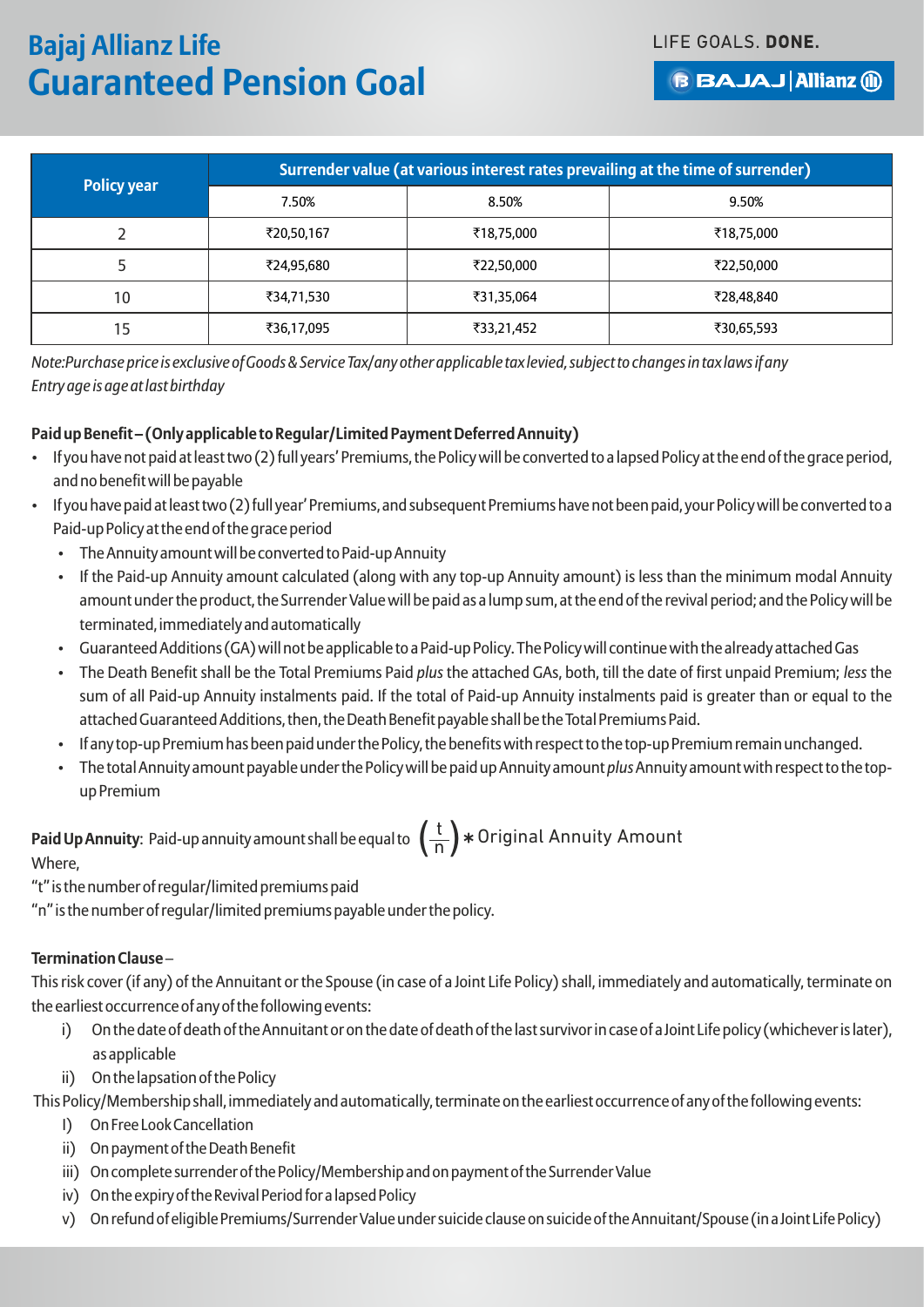LIFE GOALS. DONE.

**BBAJAJ Allianz (ii)** 

#### **Tax Benefits**

As per applicable tax laws as amended from time to time..

#### **Suicide Claim Provision**

#### *(Only applicable under a deferred Annuity during the Deferment Period) ,*

If the death of the Annuitant or the death of the Last Survivor in a joint life Policy is due to suicide within 12 months from the date of commencement of risk or the date of latest revival of the Policy, whichever is later, the higher of 80% of the Total Premiums Paid (including any Top-up Premium) or the Surrender Value as on the date of death will be paid as Death Benefit, provided the Policy is in force.

Under a deferred Annuity during the Annuity period or under an immediate Annuity, suicide clause or any other exclusion is not applicable

#### **Loan Facility**

Not available

#### **Grace Period (Applicable only under Deferred Annuity with Regular/Limited Premium)**

The grace period is thirty (30) days for frequencies other than monthly and fifteen (15) days for monthly frequency. On the occurrence of death during the grace period, the Death Benefit will be payable and the due but unpaid Premium/s will be deducted from the benefit payable

#### **Revival (Applicable only under Deferred Annuity with Regular/Limited Premium)**

Revival is subject to the following conditions –

- (1) A written application for revival is received by the Insurance Company within five (5) years of the due date of the first unpaid Premium and before the end of the Deferment Period
- (2) The arrears of Premiums together with interest, at such rate as the Insurance Company may decide from time to time along with applicable taxes are paid. The current applicable revival interest is 9.0% p.a. compounded half- yearly
- (3) The policyholder/member through the master policyholder, at his/her own expense furnishes evidence of continuity of insurability. The revival will only be effective when the Insurance Company has specifically communicated the same to the Policyholder.
- (4) On revival, the Annuity Benefit, Survival Benefit and Death Benefit, as applicable, under the Policy which prevailed before the date of latest lapse/Paid-up will be reinstated
- (5) Any Guaranteed Addition due but unattached will be attached to the Policy

Note: *The revival interest rate will be benchmarked to the G-Sec based on the information from Financial Benchmark India Private Ltd (FBIL). It will be equal to [10-year G-Sec yield PLUS 2%] rounded-up to the next full interest rate. The revival interest rate will be reviewed on an annual basis.* 

*Any change in bases used for determination of applicable interest rate will be subject to prior approval of IRDAI.*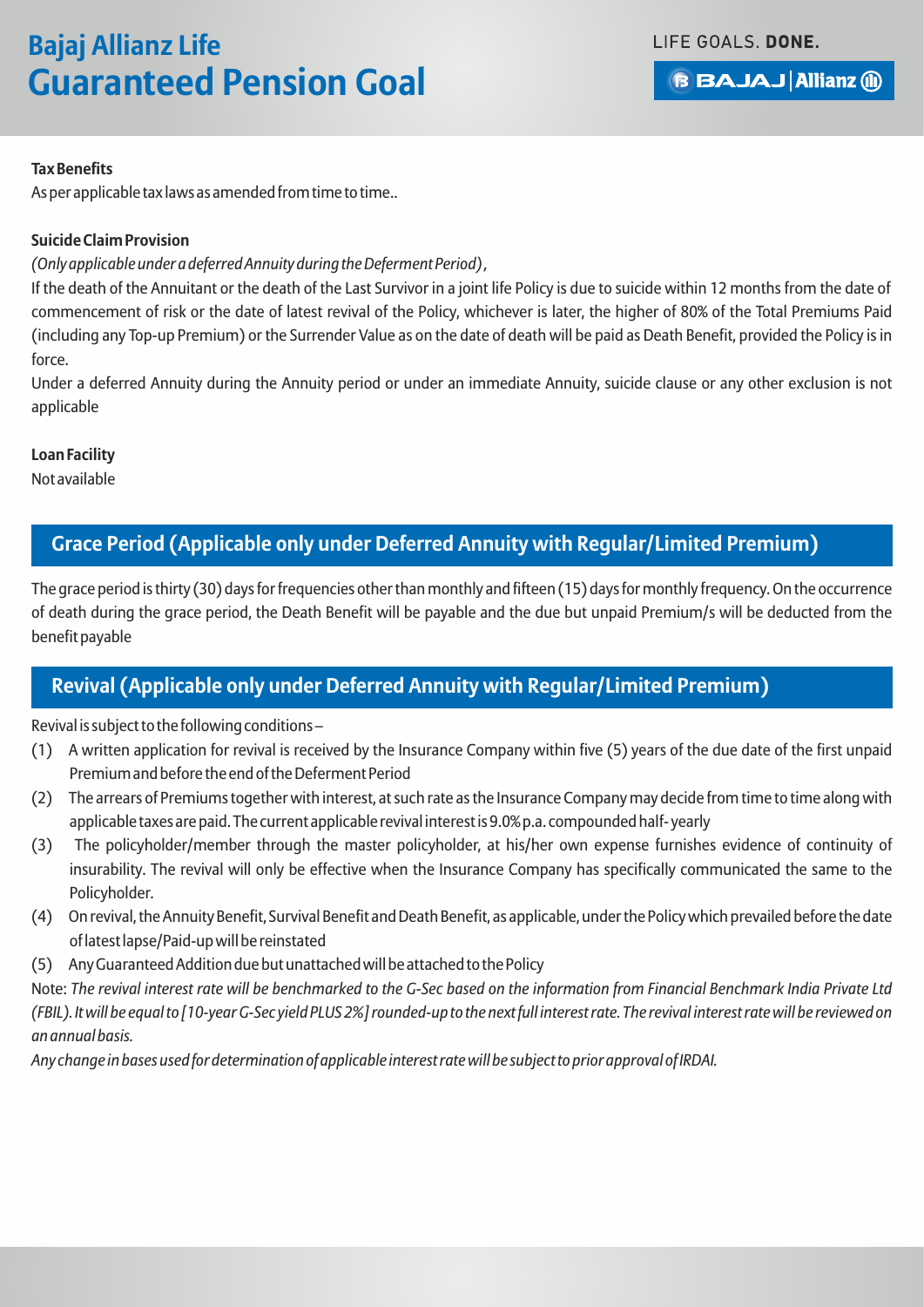### **Free Look Cancellation**

#### Individual Policy –

Within 15 days of the receipt of this policy and thirty (30) days in case of electronic policy and policy obtained through distance mode, the policyholder will have an option to review the terms and conditions of the policy and if the policyholder disagrees to any of the terms & conditions, he/she will have an option to return the Policy stating the reasons for objections. The Purchase Price (excluding applicable taxes) paid less the Annuity Installment paid less the expense incurred in stamp duty charges will be made available to the Policyholder. This shall also comply with any relevant regulation (as it exists from time to time) in this regard.

#### Group Policy –

Within 15 days of the receipt of this Policy and thirty (30) days in case of electronic Policy and Policy obtained through distance mode, the Policyholder/Member will have an option to review the terms and conditions of the Policy and if the Policyholder/Member disagrees to any of the terms & conditions, he/she will have an option to return the Policy/COI stating the reasons for objections. The Purchase Price (excluding applicable taxes) paid less the Annuity Instalment paid less the expense incurred in stamp duty charges will be made available to the Policyholder/Member. This shall also comply with any relevant IRDAI regulation (as it exists from time to time) in this regard.

If the member does the free look cancellation of the cover, the proceeds will be returned to master Policyholder or the source of the Premium(s)

### **Statutory Information**

### **Assignment: Section 38 of the Insurance Act, 1938**

Assignment should be in accordance with provisions of sec 38 of the Insurance Act 1938 as amended from time to time.

### **Nomination: Section 39 of the Insurance Act, 1938**

Nomination should be in accordance with provisions of sec 39 of the Insurance Act 1938 as amended from time to time.

### **Prohibition of Rebate: Section 41 of the Insurance Act, 1938**

No person shall allow or offer to allow, either directly or indirectly, as an inducement to any person to take out or renew or continue an insurance in respect of any kind of risk relating to lives or property in India, any rebate of the whole or part of the commission payable or any rebate of the Premium shown on the Policy, nor shall any person taking out or renewing or continuing a Policy accept any rebate, except such rebate as may be allowed in accordance with the published prospectuses or tables of the insurer.

Any person making default in complying with the provision of this section shall be liable for a penalty that may extend up to ten lakh rupees.

### **Fraud & Misstatement: Section 45 of the Insurance Act, 1938**

Fraud & Misstatement would be dealt with in accordance with provisions of Sec 45 of the Insurance Act 1938 as amended from time to time.